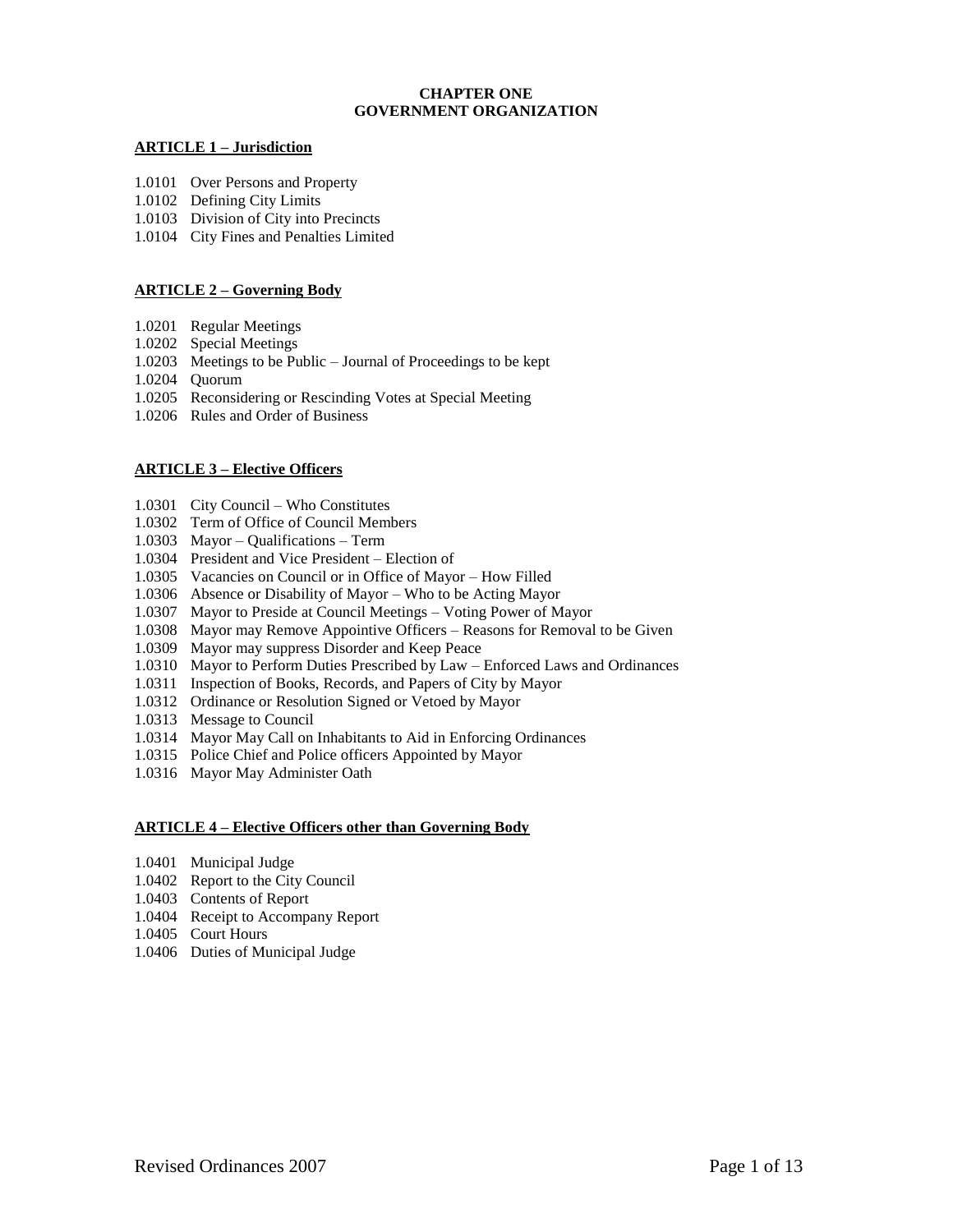# **ARTICLE 5 – Appointive Offices**

- 1.0501 Appointive Officers
- 1.0502 Term of Appointive Officers
- 1.0503 Officers Commission by Warrant City Auditor to Receive Certificate of Appointment
- 1.0504 General Duties of City Auditor
- 1.0505 General Duties of City Attorney
- 1.0506 General duties of Other Appointive Officers

## **ARTICLE 6 – Special Provisions Regarding City Officers**

- 1.0601 Bonds of Municipal Officers and Employees
- 1.0602 Oaths of Municipal Officers
- 1.0603 Salaries of Elected Officers Fixed by Ordinance or Resolution
- 1.0604 Salaries of Appointive Officers and Employees
- 1.0605 Meals and Lodging Amount Allowed
- 1.0606 Personal Interest in Contract by Public Officer Prohibited
- 1.0607 Retiring Officer to Turn Over Books
- 1.0608 Administrative Policy and Procedures
- 1.0609 Obstructing a Public Official Prohibited

## **ARTICLE 7 – Purchasing and Disposition of Property**

- 1.0701 Competitive Bidding Requirements
- 1.0702 Procedure
- 1.0703 Open Market Purchases Emergency
- 1.0704 Accounts against City to be in Writing
- 1.0705 Further Verification May be Required
- 1.0706 Conveyance, Sale, Lease or Disposal of Property
- 1.0707 Real Property Transfer Requirements

# **ARTICLE 8 – Municipal Elections**

- 1.0801 Qualified Electors in Municipal Elections Restrictions
- 1.0802 Election Polling Places Polls Open Notice
- 1.0803 Designation of Polling Places
- 1.0804 Compensation of inspectors, Judges and Clerks
- 1.0805 Reference to Party Ballot or Affiliation in Petition of Candidate Prohibited
- 1.0806 Petition for Nomination of Elected Official Signature Required Contents
- 1.0807 Ballots Arrangement
- 1.0808 Clerks Appointed to Fill Vacancies Oath Powers and Duties of Judges and Clerks
- 1.0809 Counting Ballots Returns Canvass of Returns by the City Council Agreement with the County
- 1.0810 Elections to be Governed by Rules Applicable to County Elections Absent Voting
- 1.0811 City Auditor to Notify of Election or Appointments
- 1.0812 New Election Upon failure to Elect
- 1.0813 Elections Conducted in Same Manner as General Elections
- 1.0814 Highest Number of Votes Elects Procedure on Tie Vote

# **ARTICLE 9 – Penalty**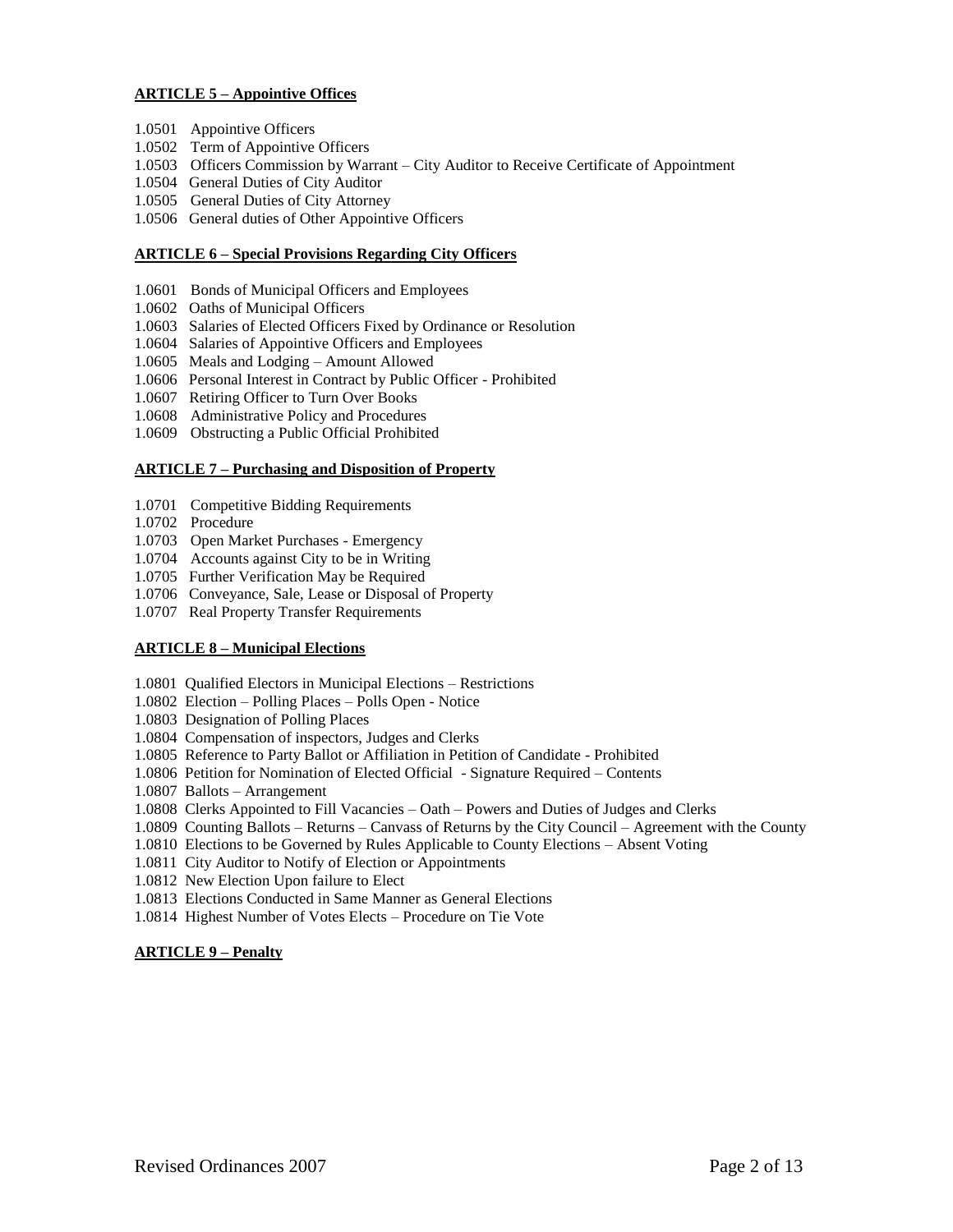# **CHAPTER ONE GOVERNMENT ORGANIZATION**

## **ARTICLE 1 - Jurisdiction**

## 1.0101 Over Persons and Property

The jurisdiction of the City of Cando, North Dakota, extends to all persons, places and property within its boundaries, and such extra-territorial jurisdiction as is granted to it under the provisions of the North Dakota Century Code and Amendments thereto.

## 1.0102 Defining City Limits

There shall be included within the municipal limits of the City all areas duly platted and recorded as being within said City; all lots and blocks shall also include all streets, alleys and public ways included within the area and adjacent thereto which are defined as within the confines of the City limits. The City Council shall have jurisdiction within the corporate City limits and over any common or public grounds belonging to the City, and in and over all places within one-half mile of the municipal limits for the purpose of enforcing health and quarantine ordinances and police regulations and ordinances adopted to promote the peace and order, safety and general welfare of the municipality. (NDCC Section 40-06-01)

### 1.0103 Division of City into Precincts

The entire City shall constitute one precinct. Notwithstanding any other provision of the Revised Ordinances of the City of Cando, the election of all Council Members shall be at large.

## 1.0104 City Fines and Penalties Limited

The provisions of Section 40-05-06 of the North Dakota Century Code and all subsequent amendments shall be and are hereby incorporated by reference in this ordinance.

Except as provided below, the fine or penalty for the violation of an ordinance, resolution, or regulation of Cando may not exceed one thousand dollars, and the imprisonment may not exceed thirty days for one offense.

For every violation of an ordinance regulating the operation or equipment of motor vehicles or regulating traffic, except those ordinances listed in section 39-06.1-05 of the North Dakota Century Code, a fee may not exceed the limits, for equivalent categories of violations, set forth in section 39-06.0-06.

For every violation of an ordinance enforcing the requirement of 40 CFR 403 relating to publicly owned treatment works, or prohibiting shoplifting, vandalism, criminal mischief, or malicious mischief the penalty may not exceed a fine of one thousand dollars, imprisonment for thirty days, or both such fine and imprisonment.

This section shall not be construed to prohibit the utilization of the sentencing alternatives, other than a fine or imprisonment, provided by NDCC Section 12.1-32-02 for the violation of a City ordinance, nor shall this section limit the use of deferred or suspended sentences under subsections 3 and 4 of section 12.1-32-02 of the North Dakota Century Code.

# **ARTICLE 2 - Governing Body**

# 1.0201 Regular Meetings

The City Council shall meet regularly at City Hall on the first and third Monday of each month at a time designated by the Mayor, unless the council shall specifically fix some other time and place. The council shall meet in addition thereto, as often as required by Section 40-08-10 of the North Dakota Century Code.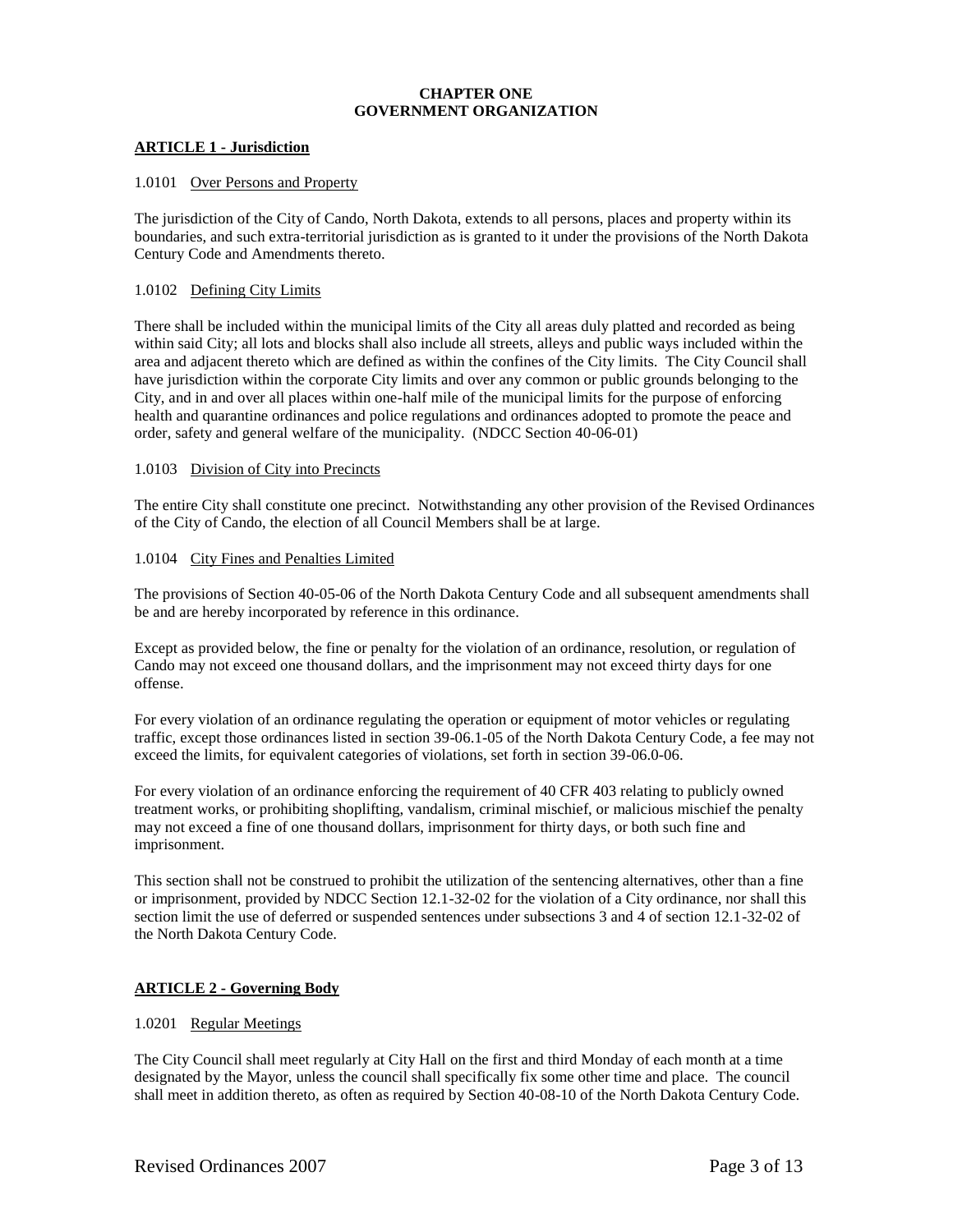## 1.0202 Special Meetings

Special meetings may be called at any time by the Mayor or any two members of the governing body to consider matters mentioned in the call of such a meeting. Notice of any special meeting shall be given to each member of the governing body at least three (3) hours before the time of meeting.

### 1.0203 Meetings to be Public – Journal of Proceedings to be Kept

All meetings of the governing body shall be open to the public, and a journal of its proceedings shall be kept. Notice of the regular meeting time or of special meeting shall be given as provided by Section 44-04-20 of the North Dakota Century Code and amendments.

### 1.204 Quorum

The provisions of Section 40-06-03 of the North Dakota Century Code and all subsequent amendments shall be and are hereby incorporated by reference in this ordinance.

A majority of the members of the governing body shall constitute a quorum to do business but a smaller number may adjourn from time to time. The governing body may compel the attendance of absentees under such penalties as may be prescribed by ordinance, and may employ the police of the municipality for that purpose.

## 1.0205 Reconsidering or Rescinding Votes at Special Meeting

The provisions of Section 40-06-04 of the North Dakota Century Code and all subsequent amendments shall be and are hereby incorporated by reference in this ordinance.

No vote of the governing body shall be reconsidered or rescinded at a special meeting unless there is present at such special meeting as large a number of members as were present when such vote was taken.

### 1.0206 Rules and Order of Business

Rules and order of business for the parliamentary government of the governing body shall be governed by Robert's Rules of Order. (NDCC Section 40-06-05)

# **ARTICLE 3 – Elective Officers**

### 1.0301 City Council – Who Constitutes

The governing body of the City shall be the City Council which shall be composed of the Mayor and Council Members. The Mayor and six (6) Council Members shall be elected as provided by law. (NDCC Section 40- 08-01,03)

### 1.0302 Term of Office of Council Members

Council Members shall hold office for four years and until their successors is elected and qualified. Terms of Council Members shall be arranged so that only one-half of the Council Members shall be elected in any one election.

The salary of each Council Member shall be set by resolution of the City Council from time to time.

### 1.0303 Mayor – Qualifications – Term

The chief executive officer of the City is the Mayor. The Mayor shall be a qualified elector within the City and shall hold office for four years and until a successor is elected and qualified. (NDCC Section 40-08-14)

The salary of the Mayor shall be set by resolution of the City Council from time to time.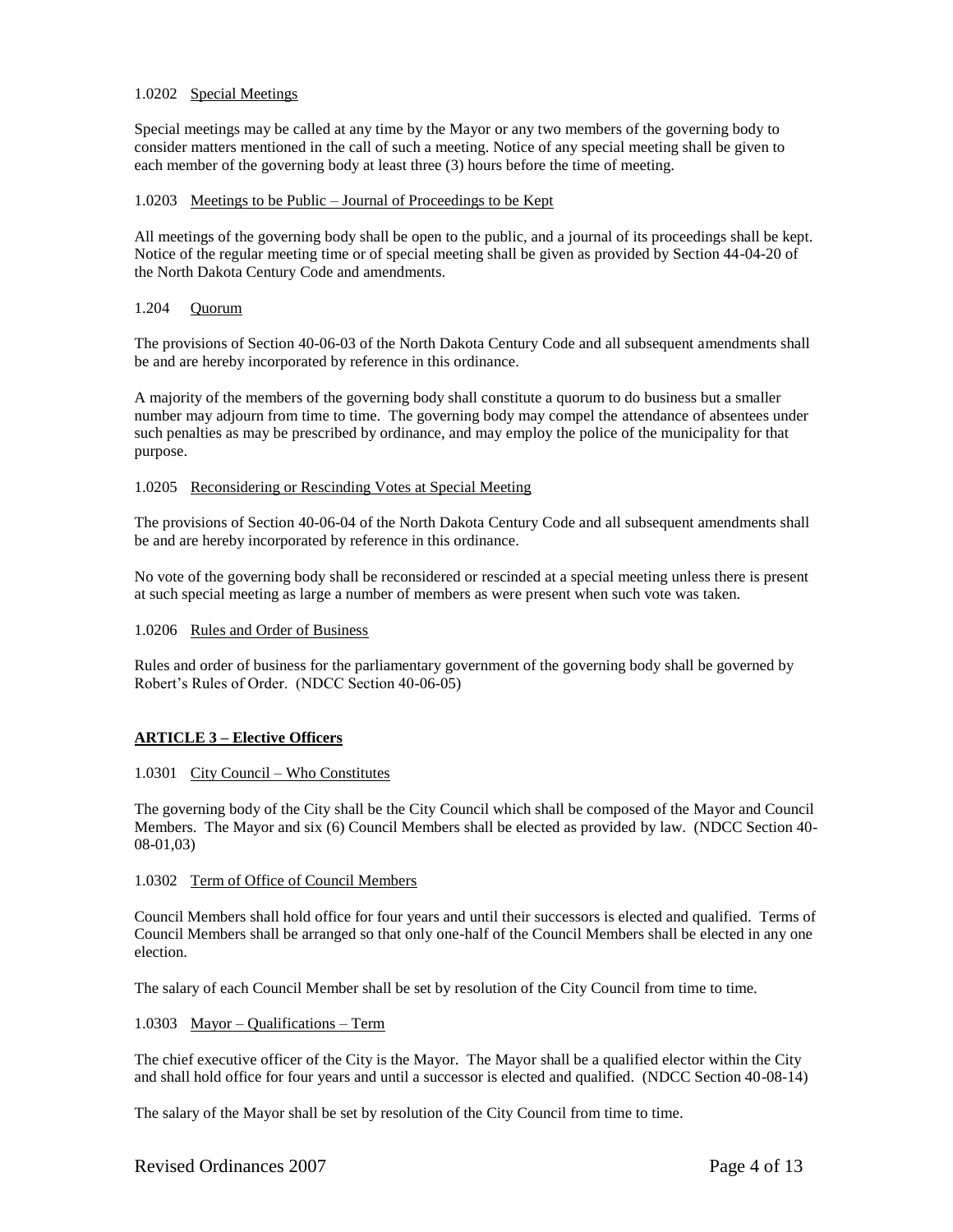# 1.0304 President and Vice President – Election of

The provisions of Section 40-08-11 of the North Dakota Century Code and all subsequent amendments shall be and are hereby incorporated by reference in this ordinance. At the organization meeting in each even numbered year, the members of the City Council shall proceed to elect from their number a President and a Vice President who shall hold their respective offices until their successors are elected at the organization meeting following the next biannual election.

## 1.0305 Vacancies on Council or in Office of Mayor – How Filled

If a vacancy occurs in the office of council member by death, resignation or otherwise, the City Council may call a special City Election to fill such vacancy for the unexpired term or may, after fifteen days of the date of such vacancy appoint a person to fill such vacancy until the next City Election at which election the unexpired term shall be filled. Upon petition of five percent of the electors, as determined by the total number of votes cast in the last general election, the council shall call a special election to fill a vacancy occurring more than six months before the next City Election, provided such petition has been submitted within fifteen (15) days and before 4:00 PM on the fifteenth (15) day after the vacancy occurs or after the vacancy was filled by appointment. (NDCC Section 40-08-08)

If a vacancy occurs in the office of Mayor, the City Council may call a special City Election to fill such vacancy for the unexpired term or may, after fifteen days from the date of such vacancy, elect one of its member to act as Mayor, the member so elected shall possess all of the rights and powers of the Mayor until the next election and until a Mayor is elected and qualified. Upon petition of five percent of the electors, as determined by the total number of votes cast in the City in the last General Election, the council shall call a special election to fill a vacancy occurring more than six months prior to the next City Election, provided such petition is submitted within fifteen (15) days of the date of such vacancy. During the interim between the date when a vacancy occurs in the office of the Mayor and the election and qualification of a successor, the President of the City Council shall be Acting Mayor. (NDCC Section 40-08-16)

### 1.0306 Absence or Disability of Mayor – Who to be Acting Mayor

During the absence of the Mayor from the city or during a temporary disability, the President of the City Council shall be the Acting Mayor and shall possess all of the powers of the Mayor. In the absence or disability of the Mayor and the President of the City Council, the Vice President of the City Council shall be the Acting Mayor. (NDCC Section 40-08-13)

### 1.0307 Mayor to Preside at Council Meetings – Voting Power of Mayor

The Mayor shall preside at all meetings of the City Council, but shall not vote except in case of a tie, when the Mayor shall cast the deciding vote. (NDCC Section 40-08-18)

# 1.0308 Mayor may Remove Appointive Officers – Reasons for Removal to be Given

The Mayor may remove any office appointed by the Mayor whenever the Mayor is of the opinion that the interests of the City demands such removal, but the Mayor shall report the reasons for such removal to the council at its next regular meeting. (NDCC Section 40-08-19)

### 1.0309 Mayor may suppress Disorder and Keep Peace

The Mayor may exercise within the City limits the powers conferred upon the Sheriff to suppress disorder and keep the peace. (NDCC Section 40-08-20)

### 1.0310 Mayor to Perform Duties Prescribed by Law – Enforced Laws and Ordinances

The Mayor shall perform all duties prescribed by law or by the city ordinances, and shall see that the laws and ordinances are faithfully executed. (NDCC Section 40-08-22)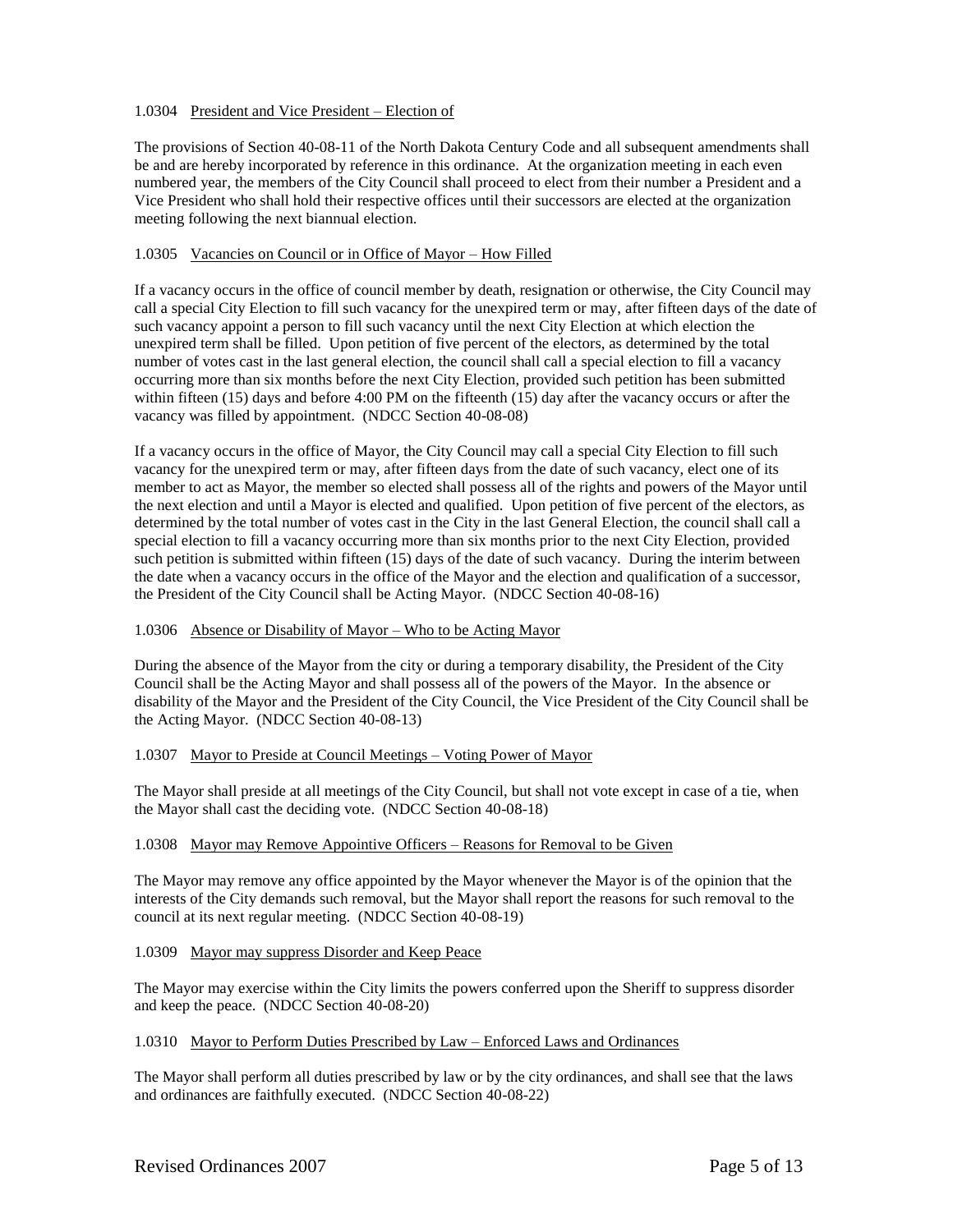## 1.0311 Inspection of Books, Records and Papers of City by Mayor

The Mayor, at any time, may examine and inspect the books, records and papers of any agent, employee or officer of the City. (NDCC Section 40-08-23)

### 1.0312 Ordinance or Resolution Signed or Vetoed by Mayor

The Mayor shall sign or veto each ordinance or resolution passed by the council. (NDCC Section 40-08-24)

### 1.0313 Message to Council

The Mayor annually and from time to time shall give the council information relative to the affairs of the City and shall recommend for consideration such measures that he may deem expedient. (NDCC Section 40- 08-25)

## 1.0314 Mayor May Call on Inhabitants to Aid in Enforcing Ordinances

When necessary, the Mayor may call on each inhabitant of the City over the age of Eighteen (18) years to aid in the enforcing of the laws and ordinances of the City. (NDCC Section 40-08-26)

## 1.0315 Police Chief and Police officers Appointed by Mayor

The Mayor may appoint any number of police officers which he and the City Council may deem necessary to preserve the peace of the City, and shall appoint one of the number as chief of Police. Such appointment shall be subject to the approval of the council. (NDCC Section 40-08-27)

### 1.0316 Mayor May Administer Oath

The Mayor of the City may administer oaths and affirmations. (NDCC Section 40-08-28)

# **ARTICLE 4 – Elective Officers other than Governing Body**

## 1.0401 Municipal Judge

There shall be elected each four years a municipal judge who shall hold office until a successor is elected and qualified. The municipal judge shall perform all the duties prescribed by law and the ordinances of the city. The Municipal Judge salary shall be set by resolution of the City Council from time to time as full compensation for all services rendered.

### 1.0402 Report to the City Council

It shall be the duty of the municipal judge to make a full report under oath of all proceedings in the actions or matters before him in which the city is a party, or interested therein, to the governing body of the City at the close of each quarter.

### 1.0403 Contents of Report

Such report shall contain the names of the parties to such action or proceeding, a statement of all orders made, whether the defendants be committed, fined, or released from custody, the judgment, the extent thereof, the costs, the amount of costs and fine paid, if any, and the deposition thereof, together with any itemized account of any fees of all officers and witnesses and the names of each, the name of each person making the complaint, and the nature and date thereof.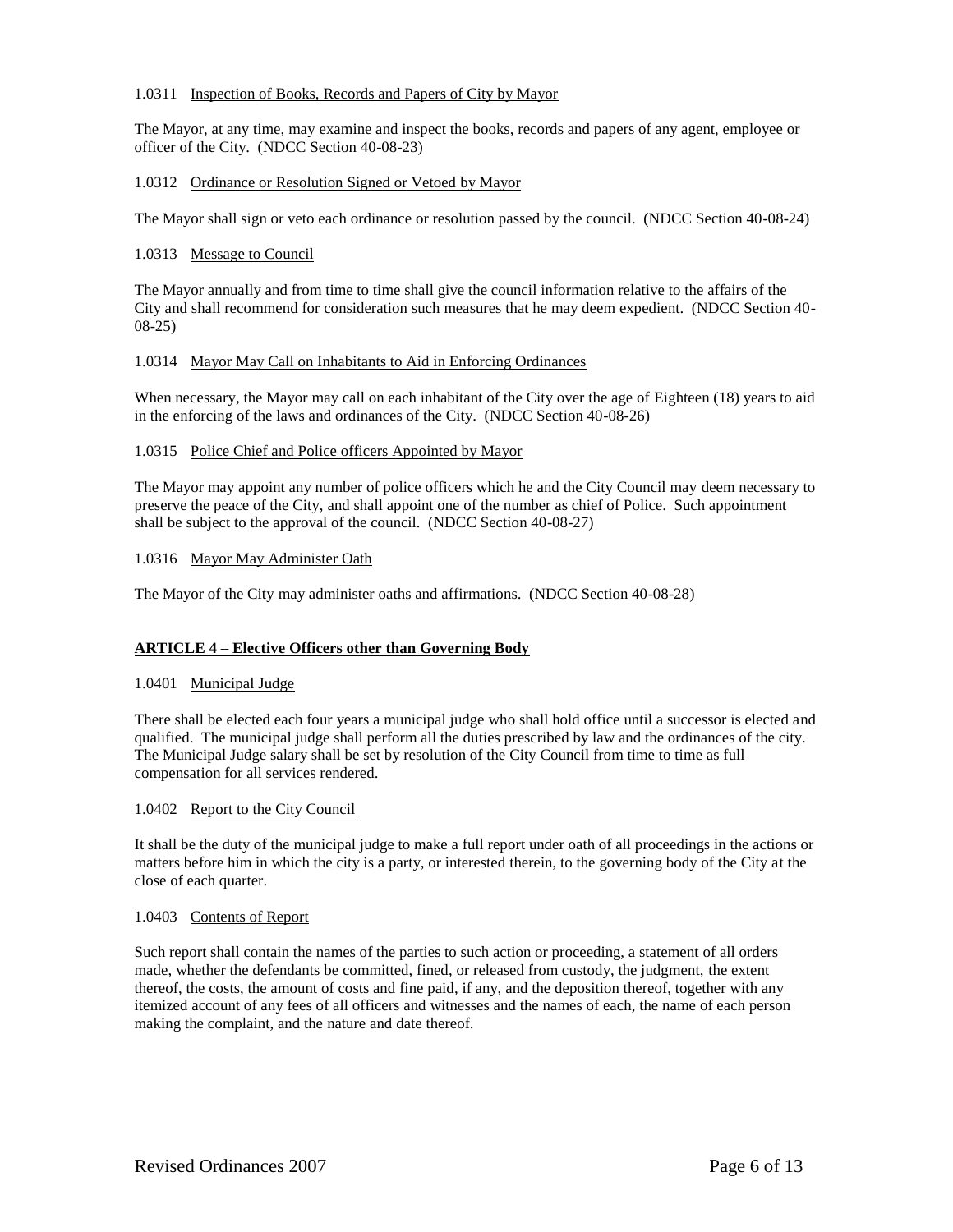### 1.0404 Receipt to Accompany Report

This report will be accompanied by the duplicate receipt or receipts of the City Auditor for the total amount of the fees and money so collected on behalf of the City

## 1.0405 Court Hours

The municipal judge shall be in attendance at municipal court for the transaction of business that may come before him and shall devote the time necessary to handle and dispose of the business coming before him.

### 1.0406 Duties of Municipal Judge

Additional duties of the Municipal Judge shall be as provided by the provision of Chapter 40-18 of the North Dakota Century Code and all amendments.

# **ARTICLE 5 – Appointive Offices**

## 1.0501 Appointive Officers

The Mayor, with approval of the City Council, shall appoint the following officers:

- 1. City Auditor
- 2. City Attorney
- 3. City Engineer
- 4. City Assessor
- 5. Such other officers as the City Council deems necessary and expedient.

The City Assessor shall be appointed at the first meeting of the City Council in September of each odd numbered year. The City Council, by majority vote, may dispense with any appointive office and provide that the duties of that office be performed by others. (NDCC Section 40-14-04)

## 1.502 Term of Appointive Officers

The term of all appointive officers shall commence the first day of July succeeding their appointment unless otherwise provided by ordinance, and such officers shall hold their respective offices for two years, and until their successors are appointed and qualified.

### 1.0503 Officers Commission by Warrant – City Auditor to Receive Certificate of Appointment

All officers elected or appointed, except the City Auditor, Council Members and Mayor, shall be commissioned by warrants signed by the auditor and the Mayor or President of the City Council. The Mayor shall issue a Certificate of Appointment to the Auditor. (NDCC Section 40-14-06)

### 1.0504 General Duties of City Auditor

It shall be the duty of the City Auditor to Issue the calls for all special meetings of the City Council when requested to do so by the Mayor or any two (2) members of the City Council. (NDCC 40-08-10) The City Auditor shall perform the duties as listed in North Dakota Century Code Section 40-16.

### 1.0505 General Duties of City Attorney

The City Attorney shall conduct all the law business of the city and of the departments thereof, and all law business in which the city shall be interest; he shall, when requested, furnish written opinions upon the subjects submitted to him by the City Council, or any other department. It shall also be his duty to draft all ordinances, bonds, contracts, leases, conveyances and such other instruments as may be required by the officers of the city; to examine and inspect tax and assessment rolls and all other proceedings in reference to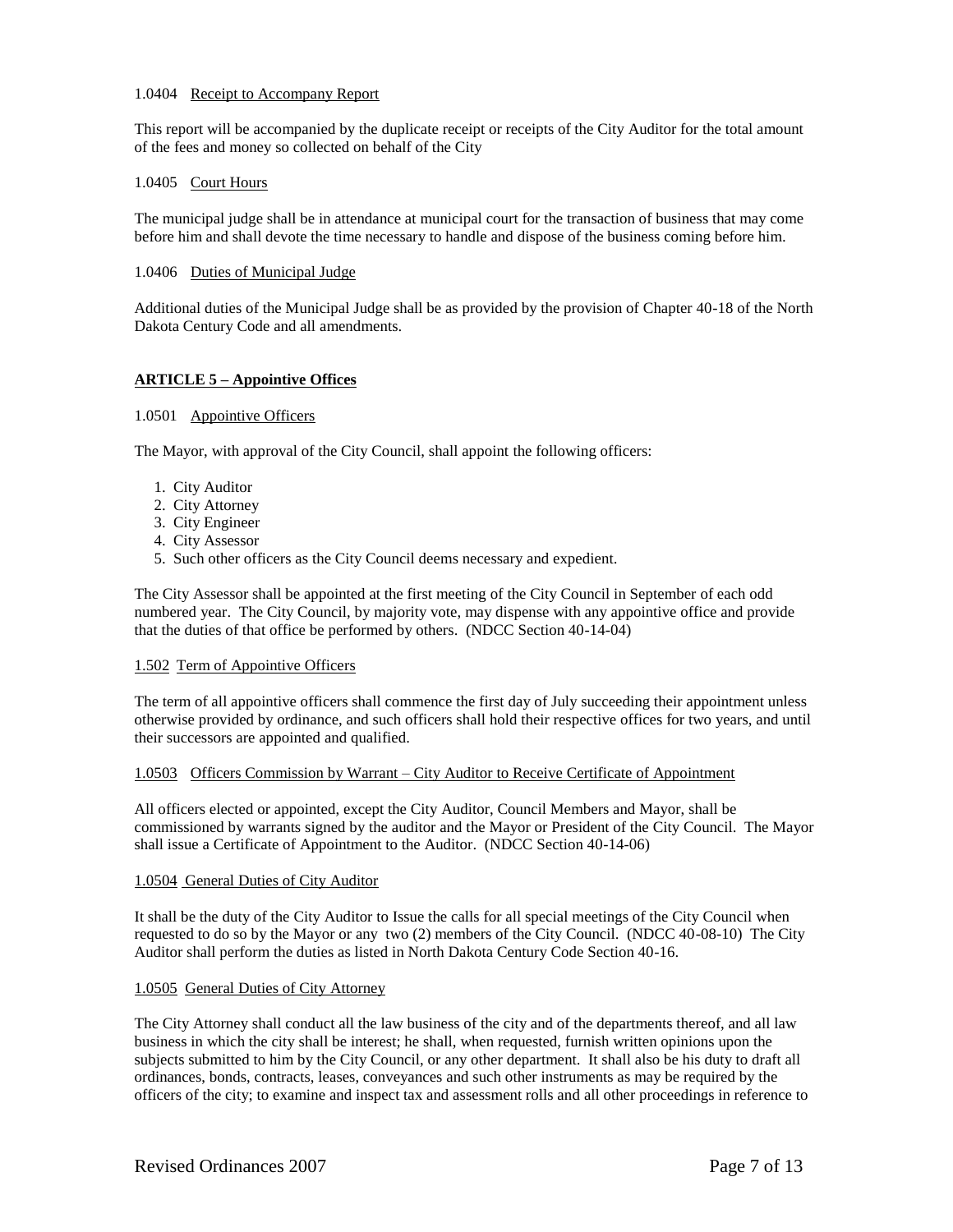the levying and collection of taxes and to perform each and every and all duties and things prescribed by him to do by statutes of the state, or by an ordinance, resolution or roper instruction of the City Council.

## 1.0506 General Duties of Other Appointive Officers

All other appointive officers shall perform such duties as directed by the City Council, directed by these ordinances or directed or authorized by the laws of the State of North Dakota.

# **ARTICLE 6 – Special Provisions Regarding City Officers**

### 1.0601 Bonds of Municipal Officers and Employees

The following officers and employees of the City of Cando shall be bonded in the sums as hereinafter set forth: Class A Bonded \$150,000.00 - Auditor, Mayor, President of Council. Class B Bonded \$100,000.00 - Municipal Judge. Class C Bonded \$500.00 Assessor. Bond shall be in accordance with the provisions of Section 40-13-02 and Chapter 26.1-21 of the North Dakota Century Code.

### 1.0602 Oaths of Municipal Officers

Every person appointed to any municipal office, before he enters upon the discharge of the duties thereof, shall take and subscribe the oath of office prescribed for civil officers and, except in the case of the auditor, shall file the same with the City Auditor within 10 days after notice of his election or appointment has been given. The oath of the auditor shall be filed in the office of the County Auditor. Refusal to take the oath of office shall also be deemed a refusal to serve and, therefore, a failure to qualify for the office pursuant to NDCC 44-02-01. (NDCC 40-13-03)

### 1.0603 Salaries of Elected Officers Fixed by Ordinance or Resolution

Any elect office of this City shall receive the salary, fees or other compensation fixed by ordinance or resolution with the limitations set by NDCC sections 40-08-07, 40-08-15 and 40-18-06

### 1.0604 Salaries of Appointive Officers and Employees

Salaries of city Appointive Officers and Employees, except as otherwise provided by law, shall be in such sums and amounts as may be, by resolution of the governing body, fixed from time to time.

### 1.0605 Meals and Lodging – Amount Allowed

Each elective or appointive officer, employee, representative, or agent of the City may make claim and shall upon approval of such claim, be paid as an allowance for meals and lodging while engaged in the discharge of a public duty away from their normal working and living residence at a rate as approved by the Governing Body.

Any person filing a false claim with the City for mileage or expenses as herein permitted is guilty of an infraction.

### 1.0606 Personal Interest in Contract by Public Officer – Prohibited

No contract for the furnishing of supplies to the City, or buying of property from the City shall be entered into by an officer of the City, provided, however, that such contracts may be entered into with an officer of the City, if such contract is unanimously approved by other members of the governing Body of the City by a finding unanimously adopted by such other members, and entered in the official minutes of the Governing Body, to be necessary for the reason that the services or property are not otherwise available at equal cost. (NDCC Section 40-13-05)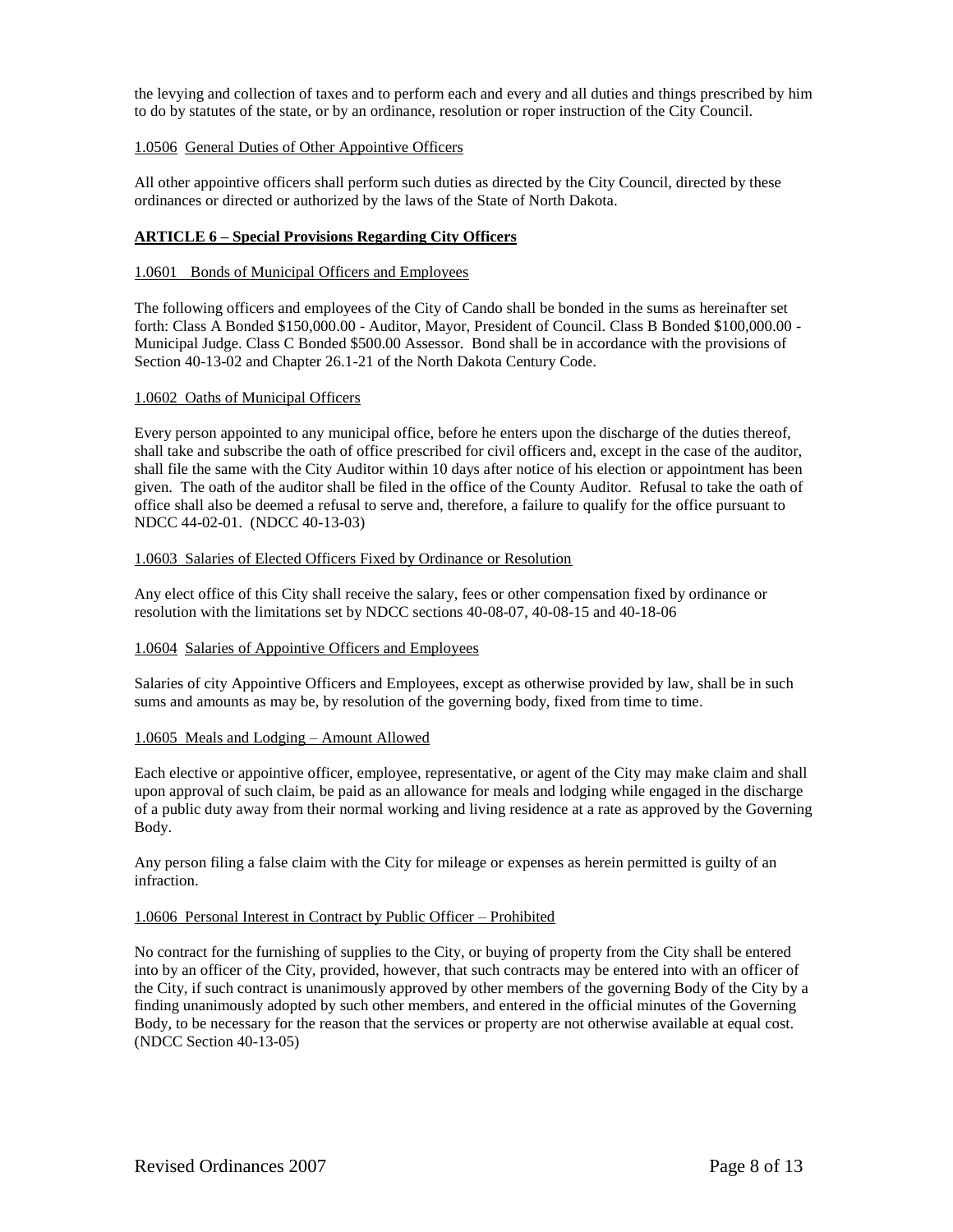## 1.0607 Retiring Officer to Turn Over Books

Any person having been officer of the city shall, within five days after notification and request, deliver to his successor in office, all property, books and effects of every description in his possession belonging to the City or appertaining to his office; and upon his refusal to do so, shall be liable for all damages caused thereby, and guilty of an infraction.

## 1.0608 Administrative Policy and Procedures

PERFORM DUTIES. Each officer shall:

1. Perform all duties required of his office by law or ordinance and such other duties not in conflict as may be required by the governing body.

2. Be immediately responsible to the governing body for the effective administration of their departments and all activities assigned thereto.

3. Keep informed as to the latest practices in their particular field and shall inaugurate with approval of the governing body such new practices as appear to be of benefit to the service and to the public.

4. Submit reports of activities of their departments as the governing body may request.

5. Be responsible for the proper maintenance of all City property and equipment used in their departments.

6. Establish and maintain records in sufficient detail to furnish all information needed for proper control of department activities and to form a basis for reports to the governing board.

7. Cooperate with other officers, departments and employees.

8. Have power to direct and supervise all department subordinates.

9. Be available during the hours designated by the City Governing Body.

### 1.0609 Obstructing a Public Official Prohibited

Every person who willfully delays or obstructs a public officer in the discharge or attempt to discharge any duty of his office shall be guilty of an infraction. Upon conviction, for a violation of this section, such person shall be fined not more than \$500.00.

# **ARTICLE 7. Purchasing and Disposition of Property**

### 1.0701 Competitive Bidding Requirements

All purchases of, and contracts for supplies and contractual services with a cost in excess of one hundred thousand dollars (150,000.00) shall be based on competitive bids. (Rev 09/04/18)

### 1.0702 Procedure

All supplies and contractual services except as otherwise provided herein, when the estimated cost thereof shall exceed \$150,000.00 (Rev 09/04/18) shall be purchased from the lowest bidder after due notice inviting proposals. Due notice shall be given by advertising for the sale or purchase of the property or service by giving written notice in the official newspaper of the City for three (3) consecutive weeks and the opening of the bids so received not less than 21 days after the first publication thereof. The lowest responsible bidder shall be the bidder who, in addition to price, has the best ability, capacity and skill to perform the contract or provide the service required promptly or within the specified time without delay or interference. There shall also be considered character, integrity, reputation, judgment, experience and efficiency of the bidder, the quality of performance of previous contracts, sufficiency of financial resources and previous and existing compliance with state laws and city ordinances.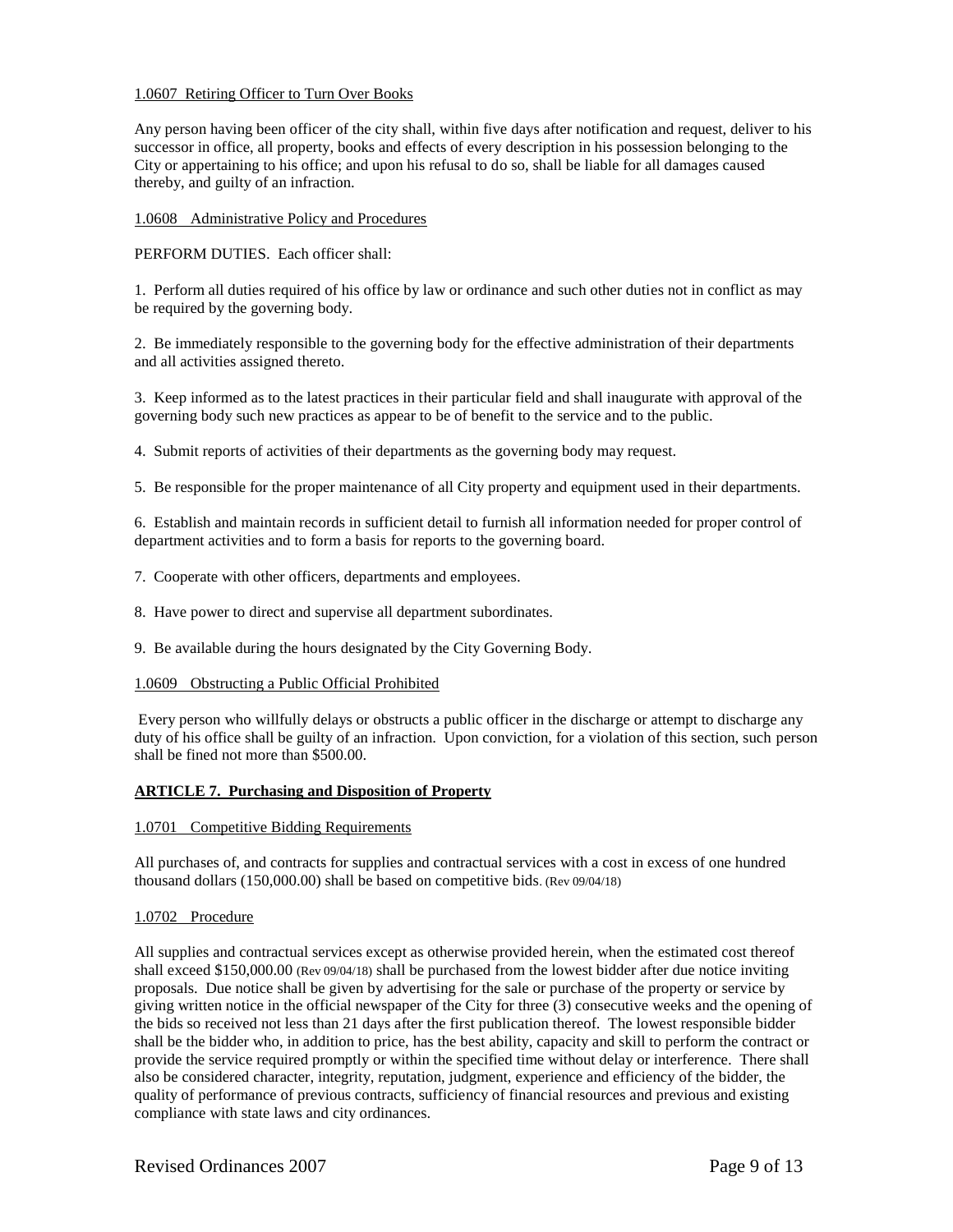## 1.0703 Open Market Purchases - Emergency

When the Governing Body decides by unanimous vote that an emergency requires the immediate purchase of supplies or contractual services, the purchases may be made in the open market without competitive bidding.

## 1.0704 Accounts Against city to be in Writing

Accounts, claims and demands against the City for an property or services for which the city shall be liable, shall be made in writing and shall include an itemized statement of the property or services provided.

### 1.0705 Further Verification May be Required

It is hereby provided that any officer of the City Council before whom any bill, claim, account or demand against the city shall come for audit and approval may require to be furnished a statement made under oath, containing such other information as is deemed necessary for the further verification of any bill, claim, account or demand against the city, or any of its undertakings.

### 1.0706 Conveyance, Sale, Lease or Disposal of Property

Real property belonging to the city shall be conveyed, sold, leased or disposed of, only as approved of by a two-thirds vote of all members of the Governing Body. Instruments affecting such conveyance, sale, lease or disposal shall be valid only when duly executed by the Mayor and attested by the City Auditor. Personal Property shall be conveyed by a majority vote of the Governing Body. When the property to be disposed of, whether real property or personal property is estimated, by the governing Body of the city to be of a value of less than \$2,500.00, such property may be sold at private sale upon the proper resolution of the Governing Body. In all other cases such property may be sold only at public sale or as provided under Section 40-11- 04.2 of the North Dakota Century Code (NDCC Section 40-11-04). Bids for the purchase or lease of real property belonging to the city, whether or not advertisement therefore has been made, shall be made directly to the governing Body and submitted to the City Auditor, who shall present any and all such bids to the Governing Body at its next regularly scheduled meeting. When specific statutory provisions contained in the North Dakota Century Code provide for a procedure which is in conflict with this section, governing the conveyance, sale, lease or disposal of real property, this section shall not apply insofar as it is in conflict with such state law. Said statutory procedures include the following:

1. Lease of airports or landing fields, or portions thereof shall be under authority granted in Section 2-02-15, NDCC. Said lease shall further be in compliance with regulations and directives appropriate federal agencies.

2. Conveyance of right of way for any state highway shall be as provided in Section 24-01-46, NDCC.

3. Leasing of oil and gas lands shall be as provided in Sections 38-09-02 through 38-09-04 and Sections 38- 09-14 through 38-09-20, NDCC.

4. Conveyance of property to a municipal parking authority shall be as provided in Section 40-61-05, NDCC.

5. Lease of public buildings or portions thereof shall be as provided in Chapter 48-08, NDCC.

6. Granting of concessions for cafes, restaurants and confectioneries in public buildings or on public grounds shall be as provided in Chapter 48-09, NDCC.

7. Granting of right-of-way for a railway, telephone lines, electric light system or a gas or oil pipeline system shall be as provided in Section 49-09-16, NDCC.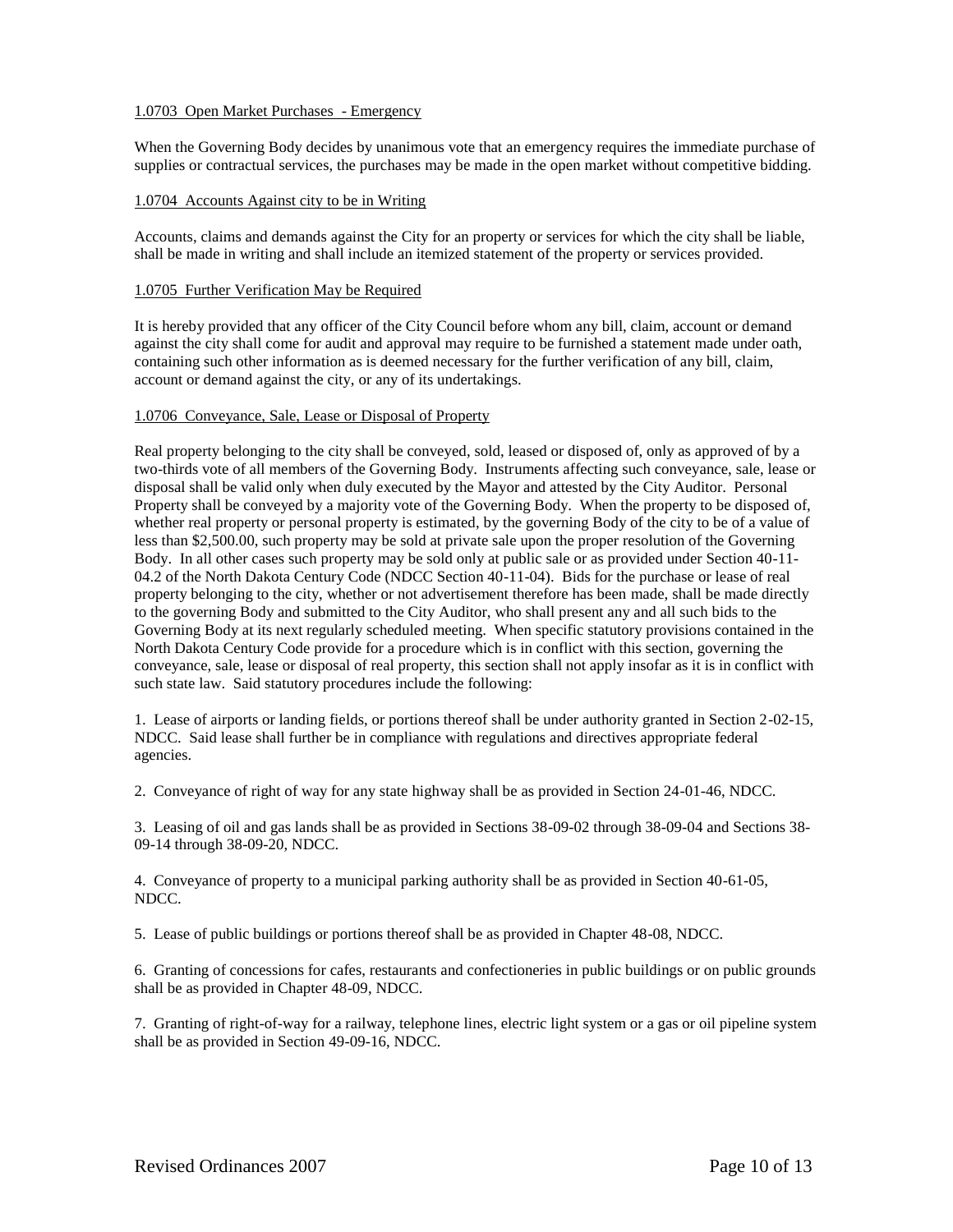## 1.0707 Real Property Transfer Requirements

The provisions of Sections 40-11-04.1 and 40-11-04.2 of the North Dakota Century Code and all subsequent amendments shall be and are hereby incorporated by reference in this ordinance.

## **ARTICLE 8 – Municipal Elections**

### 1.0801 Qualified Electors in Municipal Elections – Restrictions

The provisions of section 40-21-01 of the North Dakota Century Code and all subsequent amendments shall be and are hereby incorporated by reference in this ordinance.

Every resident of the City of Cando who is qualified to vote therein at general elections may vote at all City elections held therein.

### 1.0802 Election – Polling Places – Polls Open - Notice

The provisions of section 40-21-02 of the North Dakota Century Code and all subsequent amendments shall be and are hereby incorporated by reference in this ordinance.

Biennial elections shall be held on the second Tuesday in June each even numbered year at such place or places as the City Council shall designate. The polls shall be opened and closed as provided by state law for the opening and closing of polls at primary, general and special elections. Ten days notice of the time and place of holding each election and offices to be filled thereat shall be given by the City Auditor by publication in the official newspaper as provided by Section 40-01-09.

## 1.0803 Designation of Polling Places

The City Council, at the time of calling any general or special election shall by resolution designate the voting place.

### 1.0804 Compensation of inspectors, Judges and Clerks

The provisions of section 40-21-05 of the North Dakota Century Code and all subsequent amendments shall be and are hereby incorporated by reference in this ordinance.

Each inspector, judge or clerk of any regular or special election shall receive compensation as determined for election official in Section 16.1-05-05. The amounts determined to be due election officer shall be paid from the general fund. In the event a special election is held on the same date as a statewide, district wide or county wide election, and if the same election officials perform services for both elections, the city shall not be required to pay the elections officials, except for any extra officials necessary for the election.

### 1.0805 Reference to Party Ballot or Affiliation in Petition of Candidate - Prohibited

The provisions of section 40-21-06 of the North Dakota Century Code and all subsequent amendments shall be and are hereby incorporated by reference in this ordinance.

No reference shall be made to a party ballot or to the party affiliation of a candidate in a petition to be filed or in behalf of a candidate for nomination to a public office.

### 1.0806 Petition for Nomination of Elected Official - Signature Required – Contents

The provisions of section 40-21-07 of the North Dakota Century Code and all subsequent amendments shall be and are hereby incorporated by reference in this ordinance.

A candidate for any public office in Cando may be nominated by filing with the City Auditor, at least sixty days and before four p.m. on the sixtieth day before the holding of the election, a petition signed by not less than ten percent of qualified electors who voted for that office in the last city election. A candidate shall also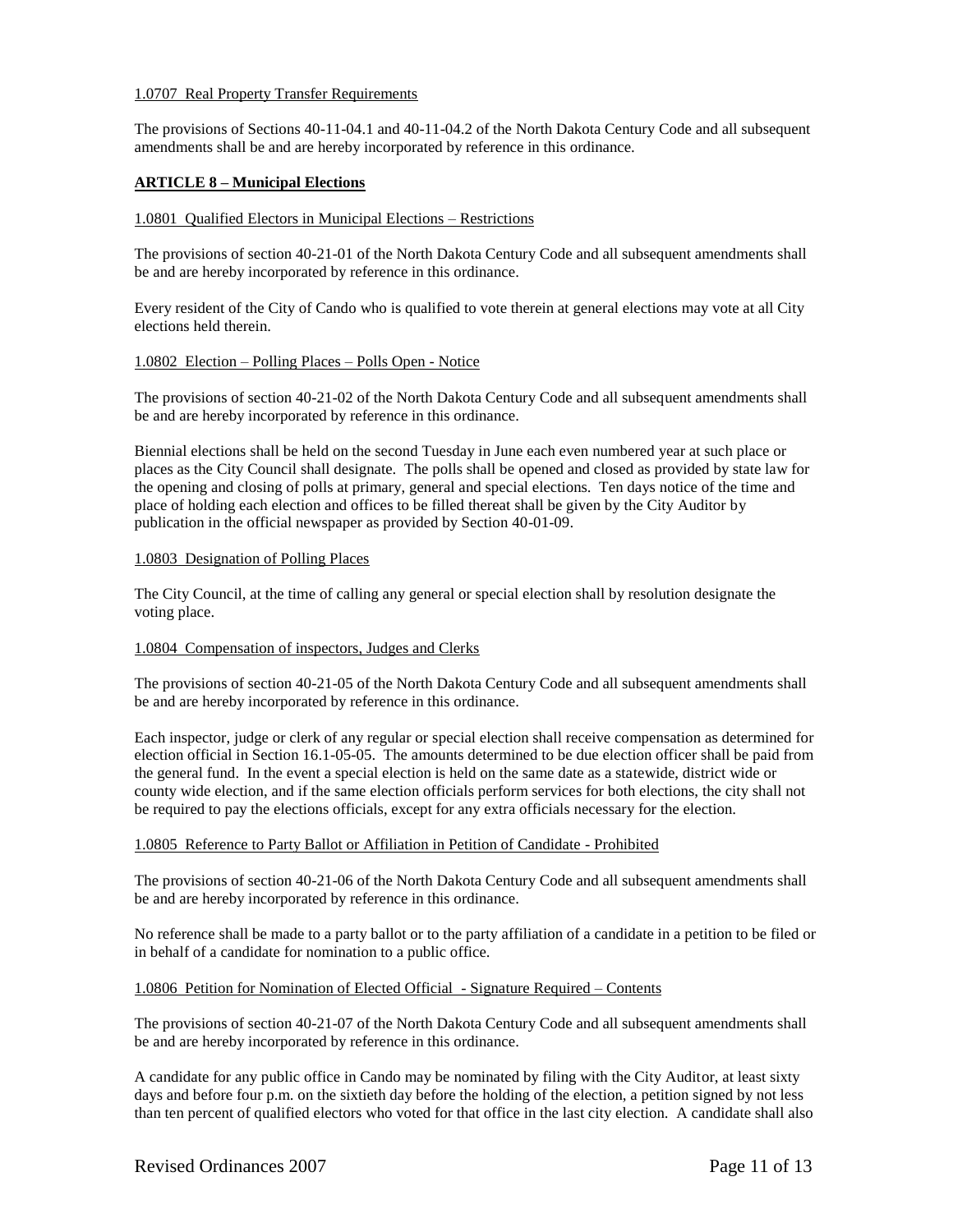file a statement of interests as required by section 16.1-09-02. If multiple candidates were elected to the office at the preceding city election at which the office was voted upon, the number of signatures must equal at least ten percent of the total votes cast for all candidates divided by the number of candidates that were to be elected to that office at that election. Qualified electors who sign a petition must reside within the City of Cando. If a petition is mailed, it must be in the possession of the City Auditor before four p.m. on the sixtieth day prior to the holding of the election. However, no more that three hundred signatures may be required and the signatures may be on separate sheets of paper. Petitions must meet the specification of nominating petitions pursuant to section 16.1-11-16. If a city election is not combined with a sate or county election, a candidate may be nominated by filing the required petition with the City Auditor at least thirtythree days and before four p.m. on the thirty-third day before holding of the election. A candidate may withdraw the candidate's nominating petition at any time before the applicable deadlines for filing nominating petitions provided for in this section. Nominating petitions required by the section may not be circulated or signed more that ninety days before the date when nominating petitions must be filed pursuant to this section. Any signatures to a nominating petition obtained more than ninety days before that date may not be counted.

## 1.807 Ballots – Arrangement

The provisions of section 40-21-08 of the North Dakota Century Code and all subsequent amendments shall be and are hereby incorporated by reference in this ordinance.

The City Auditor shall place only the names of the persons nominated upon the ballot. The City Auditor shall arrange the offices upon the ballot in the order in which they are named in the statutes. The City Auditor shall determine the arrangement of the names of the candidates upon the ballot by conducting a drawing within five days following the last day for the filing of the nomination papers. The City Auditor shall set the date, time, and location for conducting the drawing and shall give advance notice of the drawing to the candidates involved.

### 1.0808 Clerks Appointed to Fill Vacancies – Oath – Powers and Duties of Judges and Clerks

The provisions of section 40-21-11 of the North Dakota Century Code and all subsequent amendments shall be and are hereby incorporated by reference in this ordinance.

When necessary, the judges of election shall appoint clerks to fill vacancies. The judges and clerks shall take the same oath and have the same powers and authority as judges and clerks of general state elections.

### 1.0809 Counting Ballots – Returns – Canvass of Returns by the City Council – Agreement with the County

The provisions of section 40-21-12 of the North Dakota Century Code and all subsequent amendments shall be and are hereby incorporated by reference in this ordinance.

The ballots case in an election shall be counted and the returns of the election prepared by the election board immediately after the closing of the polls. The ballots and the returns of the election shall be returned to the City Auditor under seal within two days and before four p.m. on the second day after the election. Thereafter, the City Council shall canvass the returns and declare the result of the election and cause a statement thereof to be entered in its books of minutes.

When an election is held in conjunction with a state or county election, the City Council shall enter into an agreement with the Towner County Commissioners concerning the use of a single canvassing board, the sharing of election personnel, the printing of election materials, the publishing of legal notices and the apportioning of election expenses.

### 1.0810 Elections to be Governed by Rules Applicable to County Elections – Absent Voting

The provisions of section 40-21-13 of the North Dakota Century Code and all subsequent amendments shall be and are hereby incorporated by reference in this ordinance.

The manner of conducting, voting at, keeping poll lists and canvassing votes at elections, recounts and